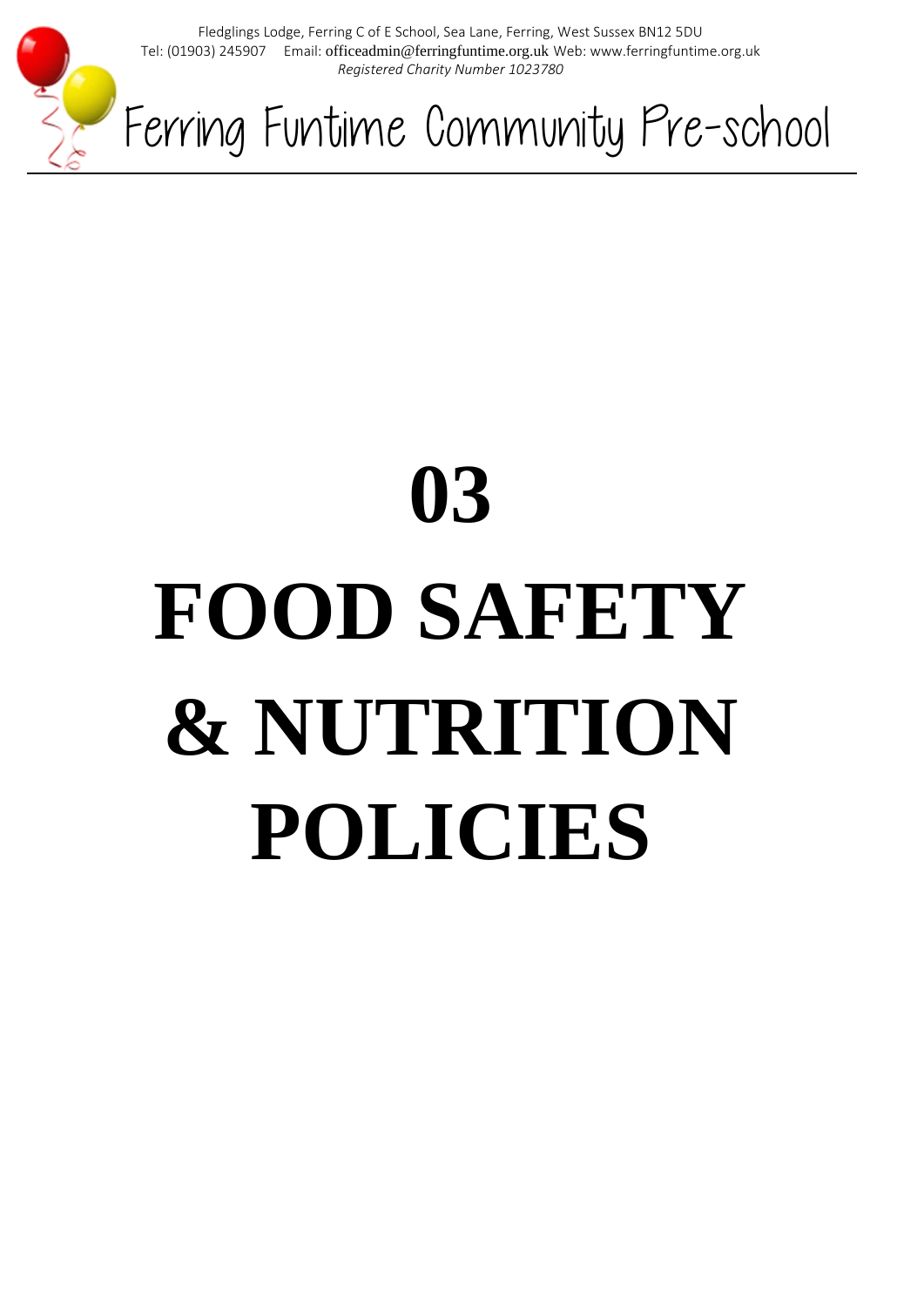# **Contents**

| 03   | Food Safety & Nutrition Policy       | P. 3          |
|------|--------------------------------------|---------------|
| 03.1 | Food Preparation, Storage & Purchase | P. 4          |
| 03.2 | Food for Play and Cooking Activities | P. 7          |
| 03.4 | Menu Planning $&$ Nutrition          | P. 8          |
| 03.5 | <b>Meeting Dietary Requirements</b>  | $P_{\perp}$ 9 |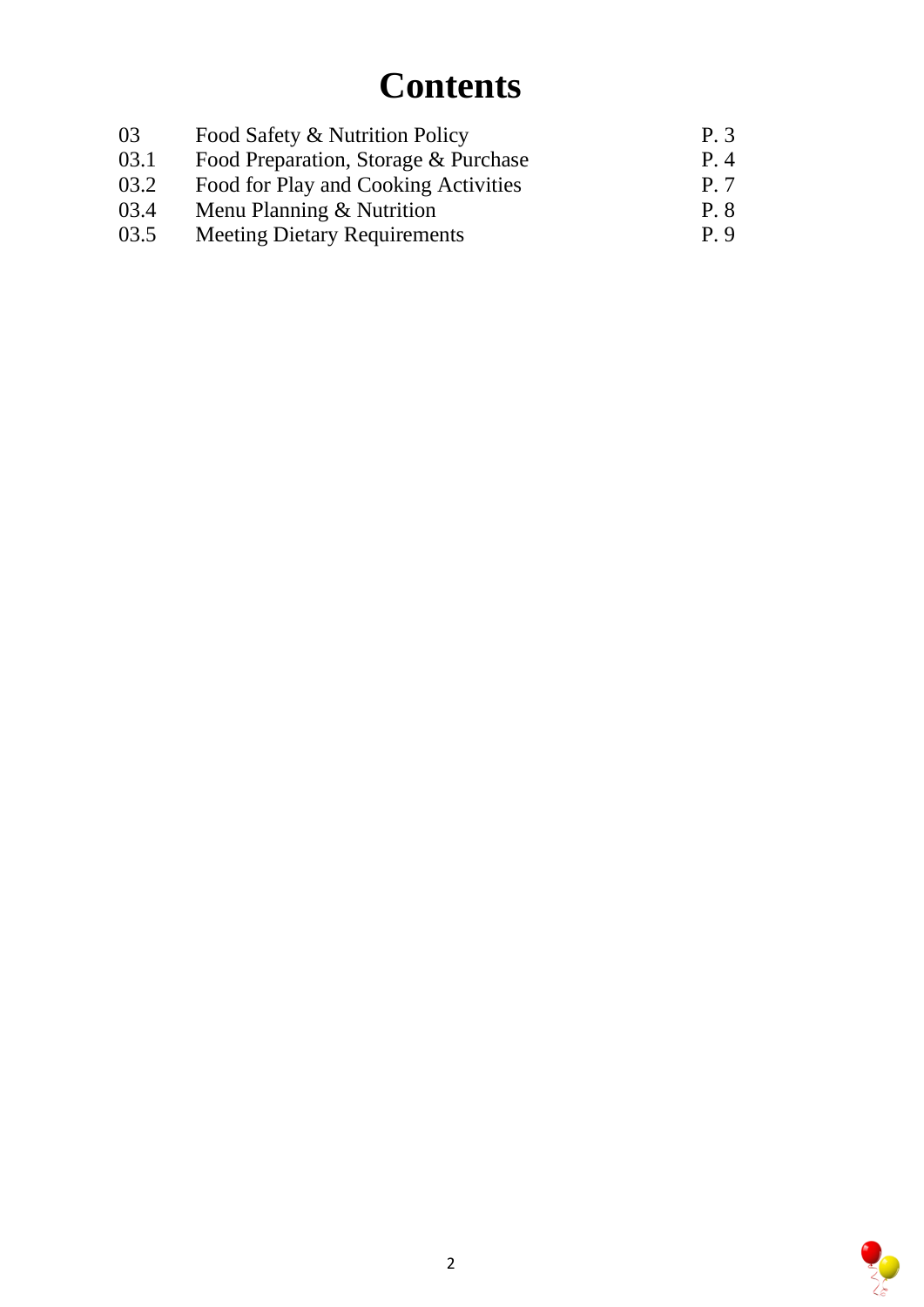## **03 FOOD SAFETY AND NUTRITION POLICY**

Alongside associated procedures in 03.1-03.6 Food safety and nutrition, this policy was adopted by Ferring Funtime Community Pre-School in October 2021.

#### **Aim**

Our setting is a suitable, clean, and safe place for children to be cared for, where they can grow and learn. We meet all statutory requirements for food safety and fulfil the criteria for meeting the relevant Early Years Foundation Stage Safeguarding and Welfare requirements

#### *Objectives*

- We recognise that we have a corporate responsibility and duty of care for those who work in and receive a service from our provision, but individual employees and service users also have responsibility for ensuring their own safety as well as that of others. Risk assessment is the key means through which this is achieved.
- Procedure 01.3 Kitchen is followed for general hygiene and safety in food preparation areas.
- We provide nutritionally sound meals and snacks which promote health and reduce the risk of obesity and heart disease that may begin in childhood.
- We follow the main advice on dietary guidelines and the legal requirements for identifying food allergens when planning menus based on the four food groups:
	- meat, fish, and protein alternatives
	- milk and dairy products
	- cereals and grains
	- fresh fruit and vegetables.
- Following dietary guidelines to promote health also means taking account of guidelines to reduce risk of disease caused by unhealthy eating.
- Parents share information about their children's particular dietary needs with staff when they enrol their children and on an on-going basis with their key person. This information is shared with all staff who are involved in the care of the child.
- Foods provided by the setting for children have any allergenic ingredients identified on the menus.
- Care is taken to ensure that children with food allergies do not have contact with food products that they are allergic to.
- Risk assessments are conducted for each individual child who has a food allergy or specific dietary requirement.

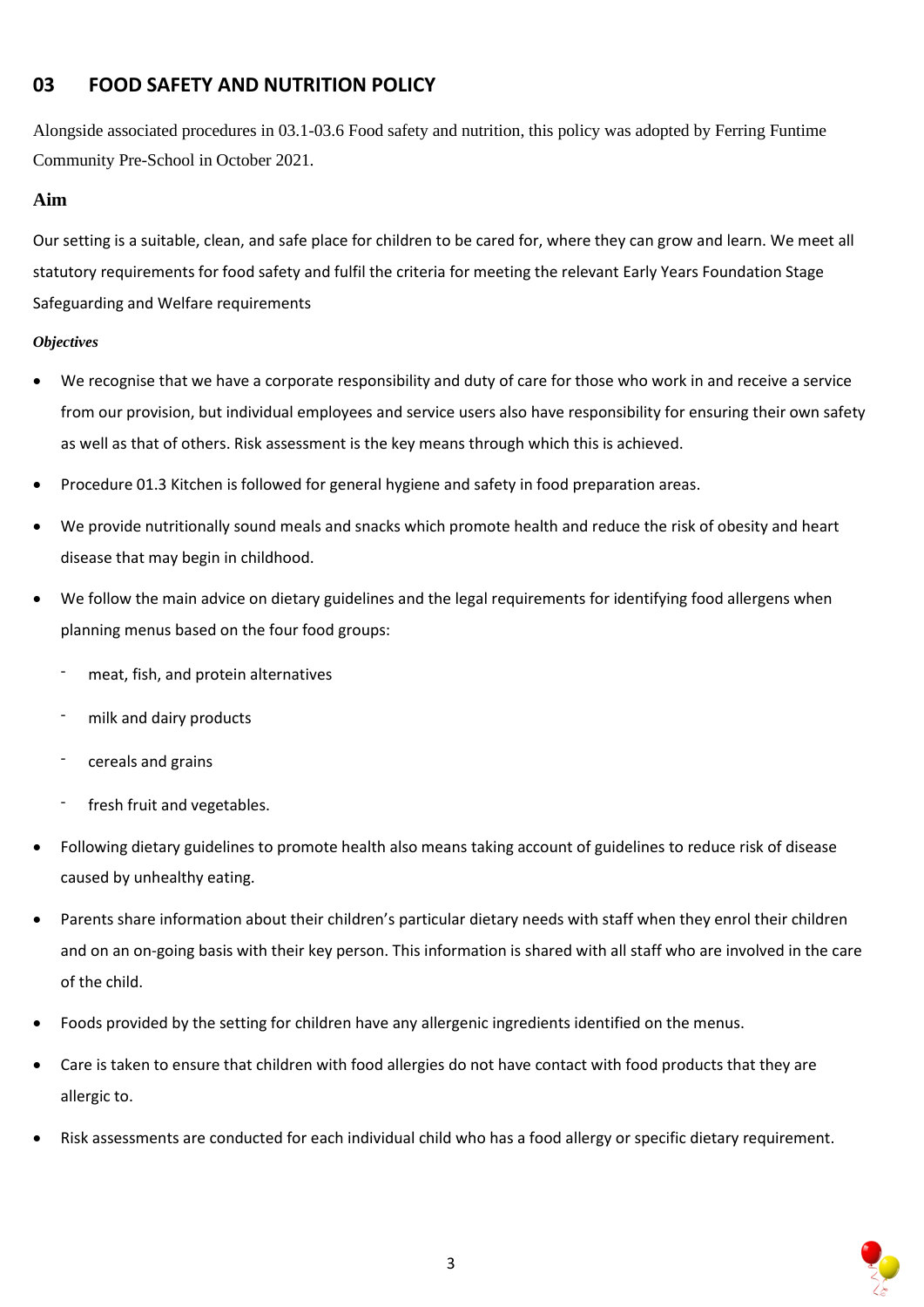### **03.1 FOOD PREPARATION, STORAGE AND PURCHASE**

#### **General**

- Staff have up to date certificated training on food safety.
- Staff refer to Eat Better, Start Better (Action for Children 2017) and Example menus for early years settings in England (PHE 2017) which contains guidance on menu planning, food safety, managing food allergies and reading food labels.
- The setting manager is responsible for ensuring that the requirements in Safer Food Better Business are implemented.
- Staff are responsible for preparing food have undertaken the Food Allergy Online Training CPD module available at [http://allergytraining.food.gov.uk/.](http://allergytraining.food.gov.uk/)
- The setting manager is responsible for overseeing the work of all food handlers to ensure hygiene and allergy procedures are complied with.
- The setting manager has responsibility for conducting risk assessment based on the 'Hazard Analysis and Critical Control Point' method set out in Safer Food Better Business.
- Staff carry out and record daily opening/closing checks, four weekly reviews and dated records of deep cleaning.
- The setting manager maintains a Food Allergy and Dietary Needs folder with:
	- a list of all children with known food allergies or dietary needs updated at least once a term (the personal/medical details about the allergy or dietary needs remain in the child's file along with a copy of the risk assessment). This is clearly displayed for all staff and the risk assessment shared with all staff.
	- a record of food menus along with any allergens using
	- a copy of the FSA booklet 'Allergen information for loose foods' available at www.food.gov.uk/sites/default/files/media/document/loosefoodsleaflet.pdf
	- a copy of the Food Allergy Online Training CPD certificate for the cook and each member of staff that has undertaken the training
- The setting manager is responsible for informing the trustees who then reports to Ofsted any food poisoning affecting two or more children looked after on the premises. Notification must be made as soon as possible and within 14 days of the incident.

#### **Purchasing and storing food**

- Food is purchased from reputable suppliers.
- Pre-packed food (any food or ingredient that is made by one business and sold by another such as a retailer or caterer) is checked for allergen ingredients and this information is communicated to parents alongside menu

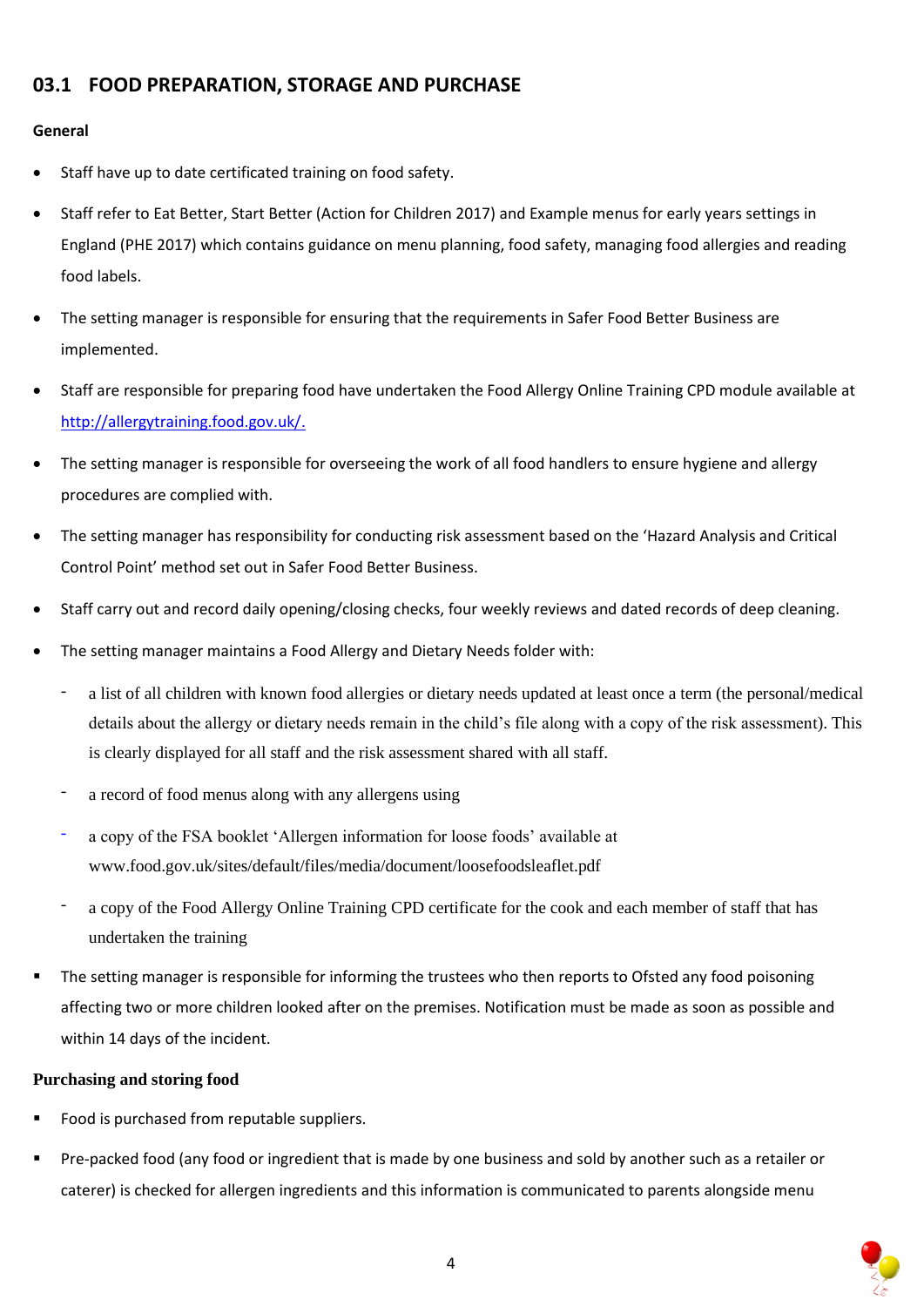information. For example, a meat pie bought at a supermarket or a tin of baked beans or the ingredients for a recipe prepared on site.

- If food that is not pre-packed (described as 'loose food'), such as sandwiches bought from a bakery is served, then allergen information will have been provided by the retailer, this information must then be shared in the same way with parents.
- Parents are requested not to bring food that contains nuts. Staff check packets to make sure they do not contain nuts or nut products.
- Bulk buy is avoided where food may go out of date before use.
- All opened dried food stuffs are stored in airtight containers.
- Dried packaged food is not decanted from packaging into large bins or containers as this prevents monitoring of sell by/use by dates and allergen information.
- Food is regularly checked for sell by/use by dates and any expired items are discarded.
- Bottles and jars are cleaned before returning to the cupboards.
- 'Squeezy' plastic bottles are not used for sauces.
- Items are not stored on the floor; floors are kept clear so they can be easily swept.
- Perishable foods such as dairy produce, meat and fish are to be used the next/same day. Soft fruit and easily perishable vegetables are kept in the fridge at 1- 5 Celsius.
- Fridge thermometers should be in place. Recommended temperatures for fridge 37 degrees Fahrenheit (3 degrees Celsius). Temperatures must be checked and recorded daily to ensure correct temperatures are being maintained.
- Fruit and vegetables stored in the fridge are washed thoroughly before refrigeration to reduce risk of pests and E.coli contamination.
- Staff's own food or drink should be kept in separate designated area of the fridge; where possible, a fridge should be kept in the staff room to avoid mix ups.
- Items in fridges must be regularly checked to ensure they are not past use by dates.

#### **Preparation of food**

- Food handlers must check the content of food/packets to ensure they do not contain allergens.
- Food allergens must be identified on the menus and displayed for parents.
- Food handlers wash hands and cover any cuts or abrasions before handling food.
- Separate boards and knives are used for chopping food, usually colour coded.
- All vegetables and fruit are washed before preparing.
- Food left out is covered, for example when cooling down.
- Potatoes and vegetables are peeled when needed, not in advance and left in water.

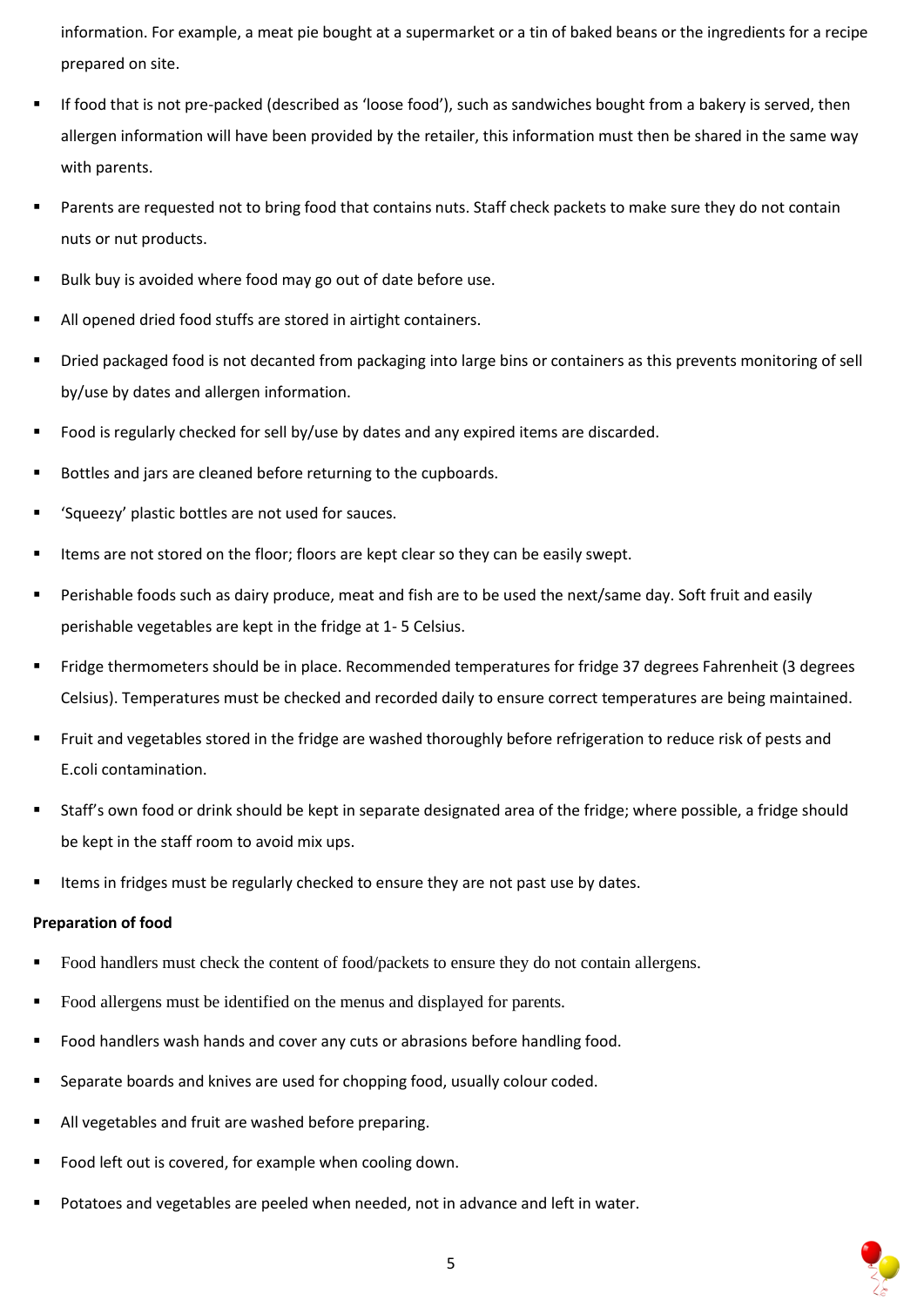- Food prepared and cooked for different religious dietary needs and preferences.
- A separate toaster is kept and used for children with a wheat or gluten allergy.
- Food prepared for children with dietary needs and preferences is clearly labelled and every effort is made to prevent cross-contamination.
- Raw eggs are not to be given in any form, such as mousse or mayonnaise.
- When given to children, eggs are fully cooked.

#### **Serving Food**

- Food is served for children in separate covered containers for each table.
- Staff risk assess the likelihood of children with dietary restrictions accessing the food of other children and must take appropriate action to prevent this from happening, for example:
	- check the list of children's dietary requirements displayed in the food preparation area
	- coloured plates
	- place mats
	- other methods as agreed by the setting manager
- Children with allergies/food preferences are not made to feel 'singled out' by the methods used to manage their allergy/food preference.
- Food served to children with identified allergies is checked by the key person to ensure that the meal (and its ingredients) does not contain any of the allergens for that child.
- **■** Tables are cleaned before and after, with soapy water or a suitable non-bleach product.
- Members of staff serving food wash their hands and cover any cuts with a blue plaster.

#### **E.coli prevention**

Staff who are preparing and handling food, especially food that is not pre-prepared for consumption e.g. fruit and vegetables grown on the premises, must be aware of the potential spread of E.coli and must clean and store food in accordance with the E.coli 0157 guidance, available at:

[www.food.gov.uk/business-industry/guidancenotes/hygguid/ecoliguide#.U7FCVGlOWdI](https://preschoolla.sharepoint.com/sites/COMM/Shared%20Documents/Pubs/Pubs%20Print%20Promo/Pub%20Drafts/A026%20Policies%20&%20Procedures%20for%20the%20EYFS%202021/A026%20FINAL/www.food.gov.uk/business-industry/guidancenotes/hygguid/ecoliguide#.U7FCVGlOWdI)

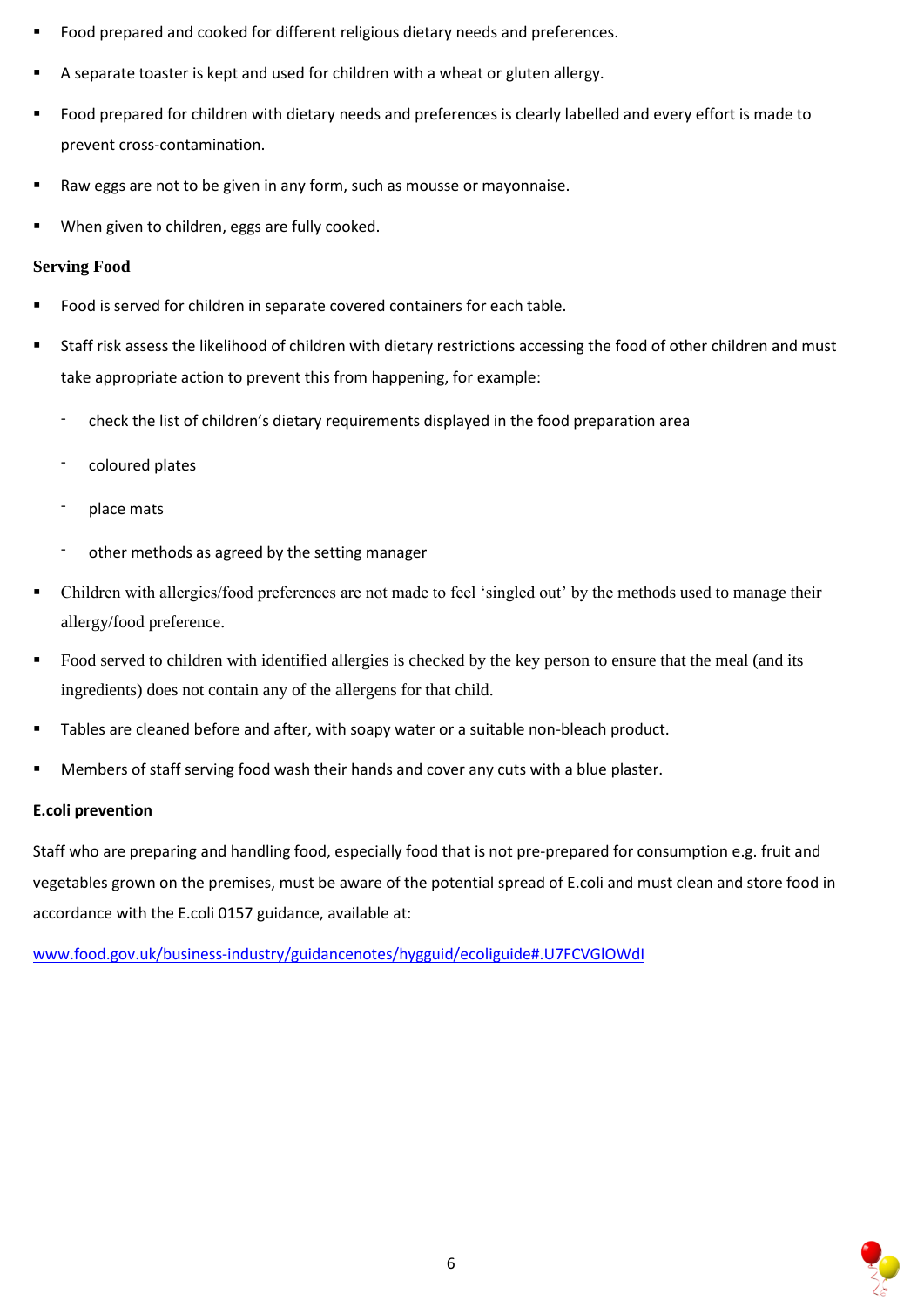# **03.2 FOOD FOR PLAY AND COOKING ACTIVITIES**

Some parents and staff may have strong views about food being used for play. It is important to be sensitive to these issues. For example, children who are Muslim, Jewish, Rastafarian, or who are vegetarian, should not be given any food to play with that contains animal products (Gelatine). Parents' views should be sought on this. In some cases, it is not appropriate to use food for play at all, particularly in times of austerity.

- Food for play may include dough, corn flour, pasta, rice, food colourings/flavourings.
- Jelly (including jelly cubes) is not used for play.
- Food for play is risk assessed against the 14 allergens referred and is included in the written risk assessment undertaken for children with specific allergies.
- Staff are constantly alert to the potential hazards of food play, in particular choking hazards and signs of previously undetected allergies.
- Pulses are not recommended as they can be poisonous when raw or may choke.
- The use of raw vegetables for printing is discouraged.
- Dried food that is used for play should be kept away from food used for cooking.
- Foods that are cooked and used for play, such as dough, have a limited shelf life.
- Cornflour is always mixed with water before given for play.
- Cornflour and cooked pasta are discarded after an activity; high risk of bacteria forming.
- Utensils used for play food are washed thoroughly after use.

#### **Children's cooking activities**

- Before undertaking any cooking activity with children, members of staff should check for allergies and intolerances by checking children's records.
- Children are taught basic hygiene skills such as the need to wash hands thoroughly before handling food, and again after going to the toilet, blowing their nose or coughing.
- The area to be used for cooking is cleaned; a plastic tablecloth is advised.
- Children should wear aprons that are used just for cooking.
- Utensils provided are for children to use only when cooking, including chopping/rolling boards, bowls, wooden spoons, jugs, and are stored in the kitchen.
- Members of staff encourage children to handle food in a hygienic manner.
- Food ready for cooking or cooling is not left uncovered.
- Cooked food to go home is put in a paper food bag and refrigerated until home time.
- Food play activities are suspended during outbreaks of illness.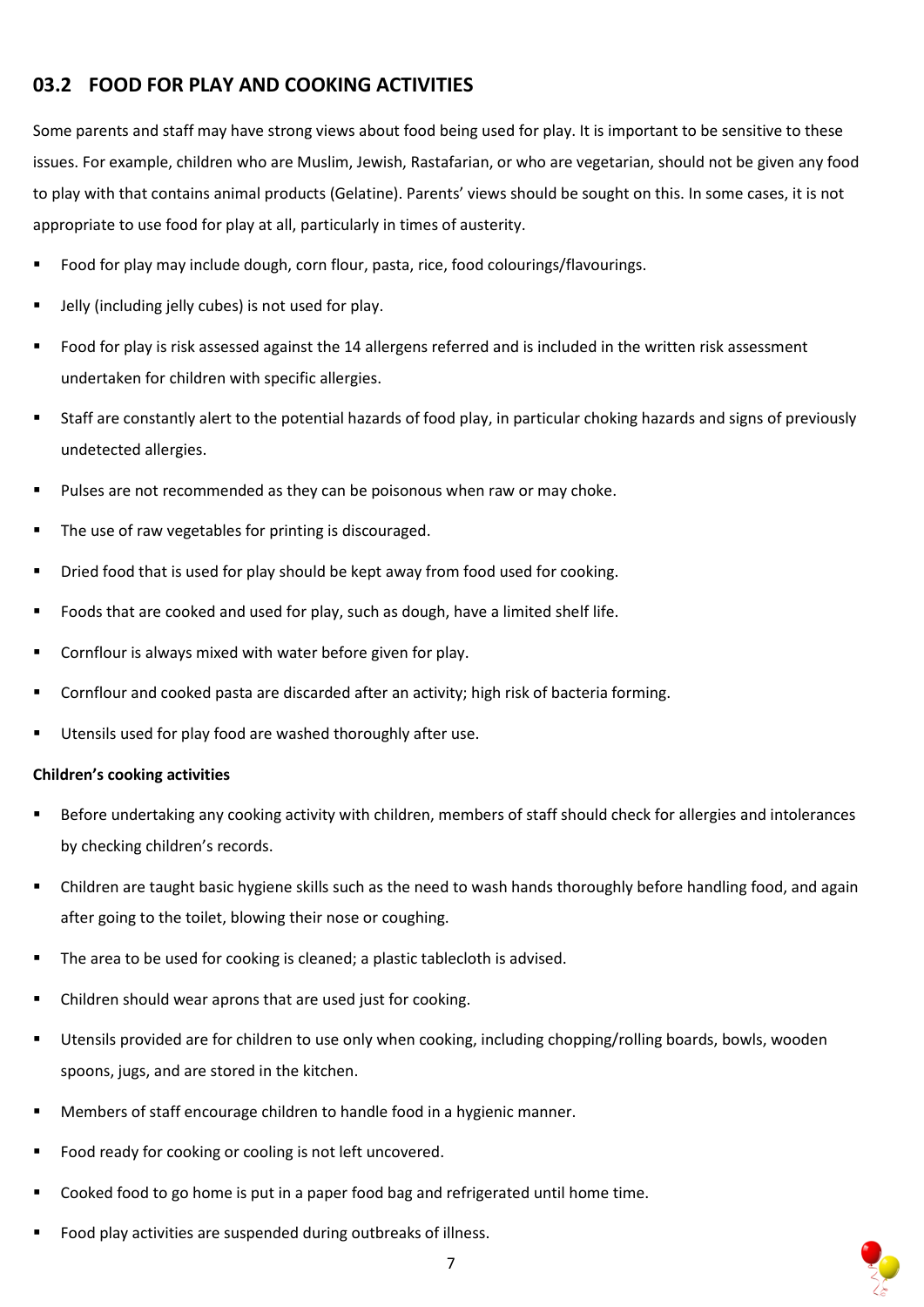#### **03.4 MENU PLANNING AND NUTRITION**

Food supplied for children provides a healthy and balanced diet for healthy growth and development. Foods that contain any of 14 allergens identified by the FSA are identified on menus. The setting follows dietary guidance to promote health and reduce risk of disease caused by unhealthy eating. When planning menus, the setting manager ensures that:

- Menus reflect children's cultural backgrounds, religious restrictions and the food preferences of some ethnic groups.
- Menus are clearly displayed so that parents and staff know what is being provided.
- Parents must share information about their children's particular dietary needs with staff when they enrol their children and on an on-going basis with their key person.
- Key persons regularly share information about the children's levels of appetite and enjoyment of food with parents.
- Staff refer to the example menus for early years settings in England provided by the government.
- We maintain a record of children's dietary needs in a Food Allergy and Dietary Needs folder.

#### **Packed lunches**

Where children have packed lunches, staff promote healthy eating, ensuring that parents are given advice and information about what is appropriate content for a child's lunch box.

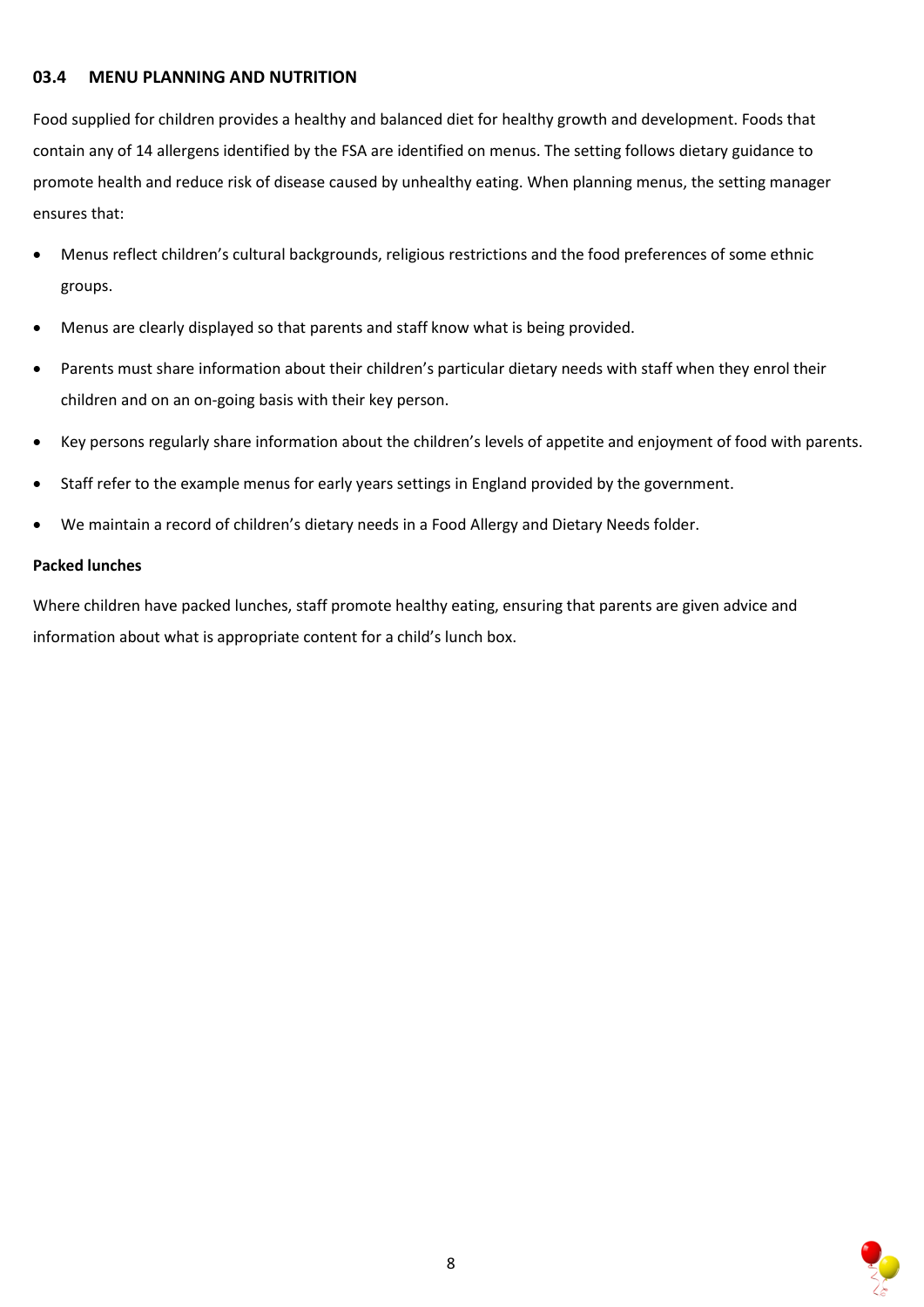# **03.5 MEETING DIETARY REQUIREMENTS**

Snack and mealtimes are an important part of the day. Eating represents a social time for children and adults and helps children to learn about healthy eating. We aim to provide nutritious food, which meets the children's individual dietary needs and preferences.

- Staff discuss and record children's dietary needs, allergies and any ethnic or cultural food preferences with their parents.
- If a child has a known food allergy, procedure 04.4 Allergies and food intolerance is followed.
- Staff record information about each child's dietary needs in the individual child's registration form; parents sign the form to signify that it is correct.
- Up-to-date information about individual children's dietary needs is displayed so that all staff and volunteers are fully informed.
- Staff ensure that children receive only food and drink that is consistent with their dietary needs and cultural or ethnic preferences, as well as their parent's wishes.
- The menus of snacks are displayed on the parent notice board and online for parents to view. Foods that contain any food allergens are identified.
- Staff aim to include food diets from children's cultural backgrounds, providing children with familiar foods and introducing them to new ones.
- Through on-going discussion with parents and research reading by staff, staff obtain information about the dietary rules of the religious groups to which children and their parents belong, and of vegetarians and vegans, as well as about food allergies. Staff take account of this information when providing food and drink.
- All staff show sensitivity in providing for children's diets, allergies and cultural or ethnic food preferences. A child's diet or allergy is never used as a label for the child, they are not made to feel 'singled out' because of their diet, allergy or cultural/ethnic food preferences.
- Fresh drinking water is available throughout the day. Staff inform children how to obtain the drinking water and that they can ask for water at any time during the day.
- Snack times are organised as social occasions.

#### **Fussy/faddy eating**

- Children who are showing signs of 'fussy or faddy eating' are not forced to eat anything they do not want to.
- Staff recognise the signs that a child has had enough and remove uneaten food without comment.
- Children are not made to stay at the table after others have left if they refuse to eat certain items of food.